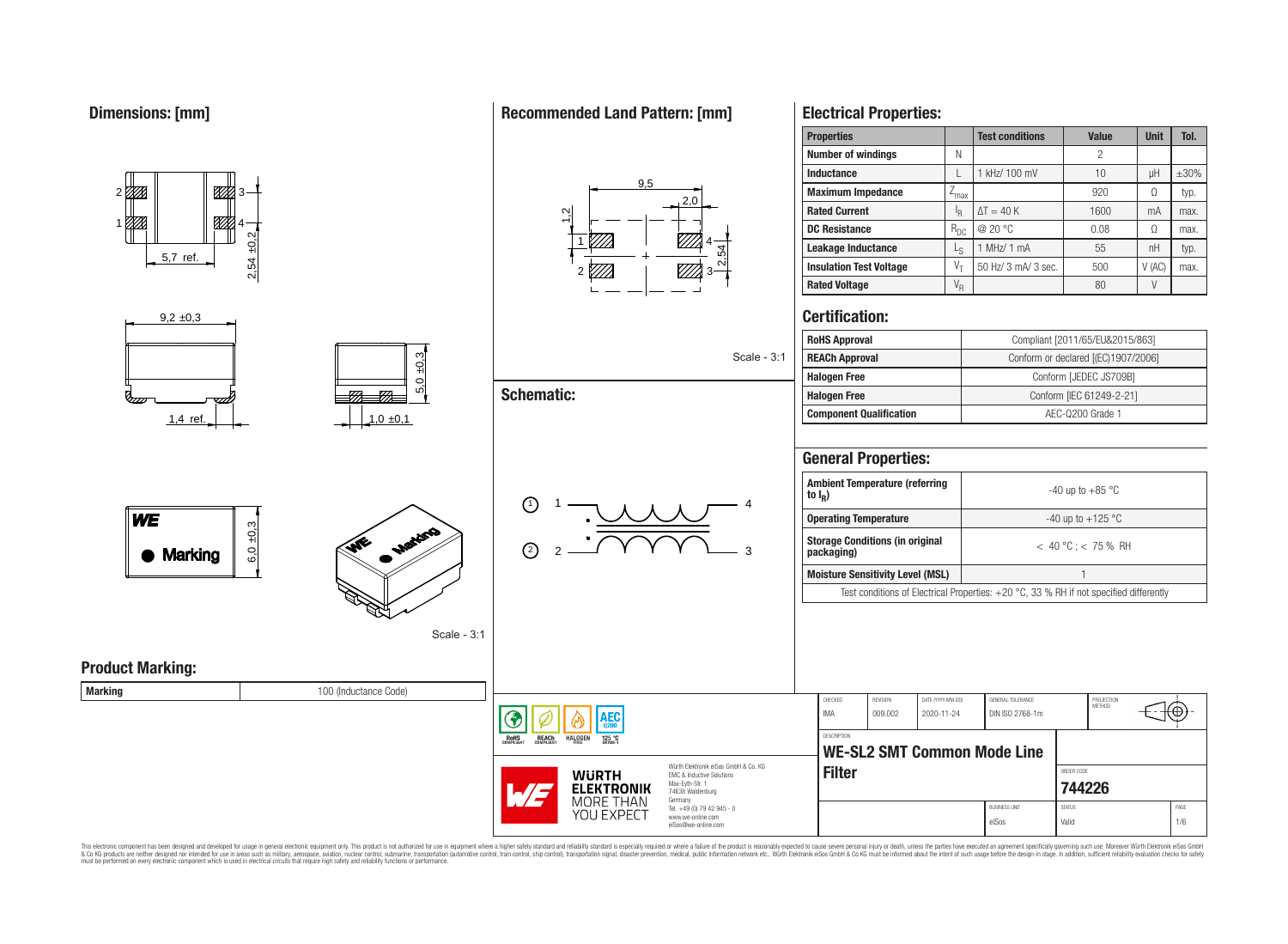# **Typical Impedance Characteristics:**



**Test Setup:**

This electronic component has been designed and developed for usage in general electronic equipment only. This product is not authorized for subserved requipment where a higher selection equipment where a higher selection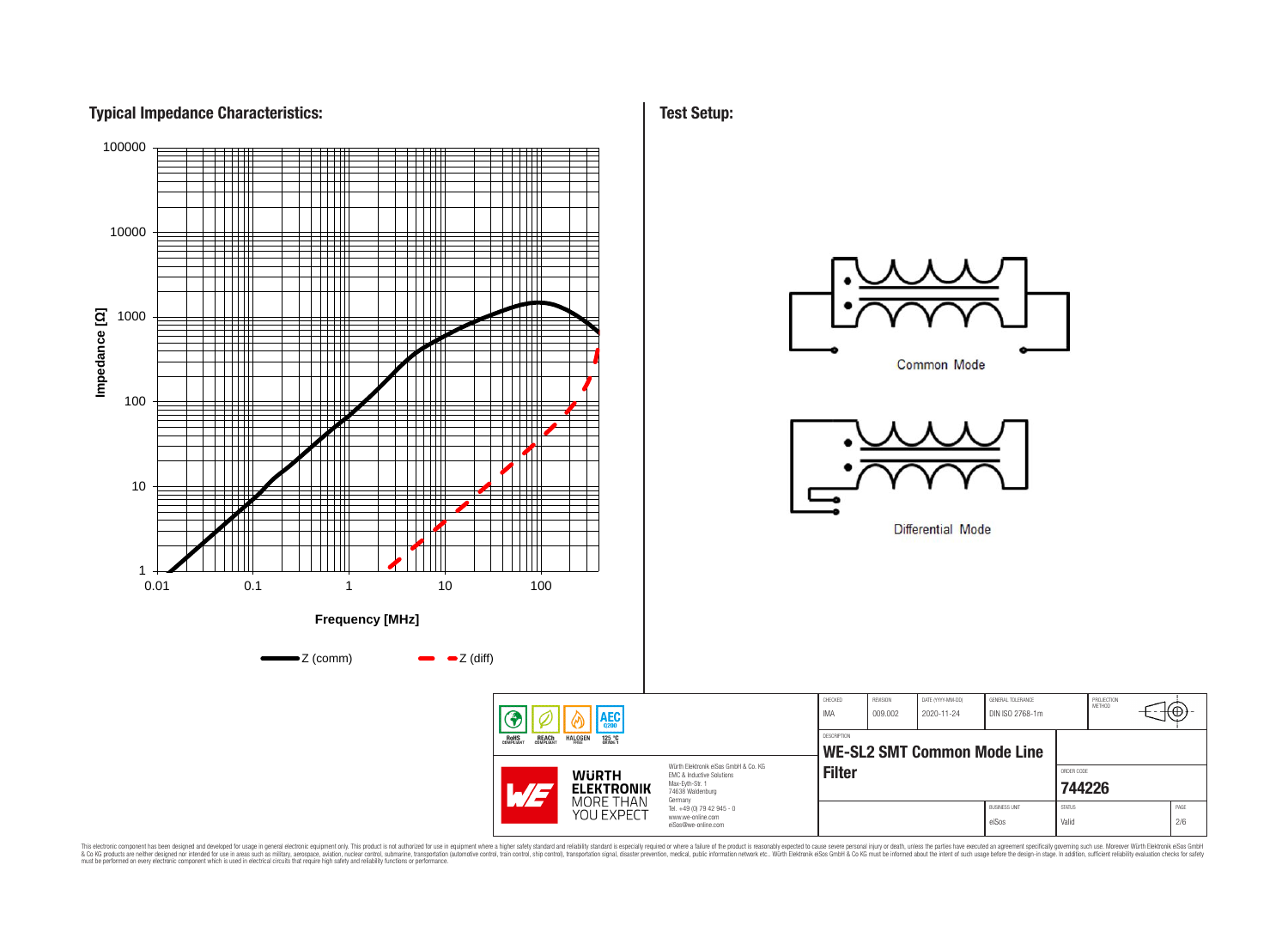# **Packaging Specification - Tape and Reel: [mm]**

## **Packaging Specification - Reel: [mm]**



This electronic component has been designed and developed for usage in general electronic equipment only. This product is not authorized for subserved requipment where a higher selection equipment where a higher selection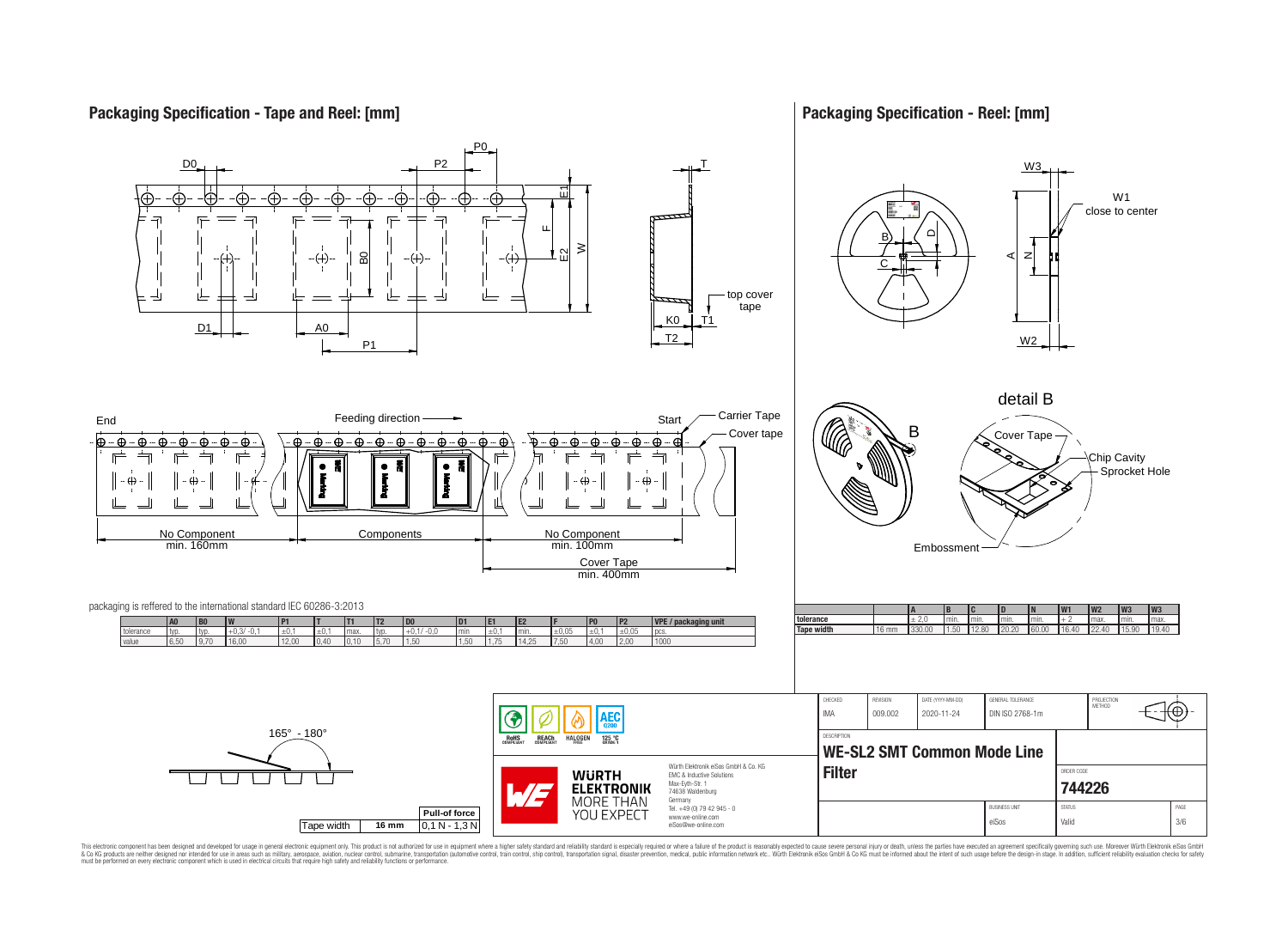# **Classification Reflow Profile for SMT components:**



# **Classification Reflow Soldering Profile:**

| <b>Profile Feature</b>                              |                    | <b>Value</b>                     |
|-----------------------------------------------------|--------------------|----------------------------------|
| <b>Preheat Temperature Min</b>                      | s min              | 150 °C                           |
| <b>Preheat Temperature Max</b>                      | <sup>I</sup> s max | 200 °C                           |
| Preheat Time $t_s$ from $T_{s min}$ to $T_{s max}$  | $t_{\rm s}$        | $60 - 120$ seconds               |
| Ramp-up Rate $(T_1$ to $T_p$ )                      |                    | 3 °C/ second max.                |
| <b>Liquidous Temperature</b>                        | T <sub>L</sub>     | 217°C                            |
| Time t <sub>1</sub> maintained above T <sub>1</sub> | t,                 | 60 - 150 seconds                 |
| Peak package body temperature                       | ' p                | $T_p \leq T_c$ , see Table below |
| Time within 5°C of actual peak<br>temperature       | t <sub>p</sub>     | $20 - 30$ seconds                |
| Ramp-down Rate $(T_p$ to $T_1$ )                    |                    | $6^{\circ}$ C/ second max.       |
| Time 25°C to peak temperature                       |                    | 8 minutes max.                   |

refer to IPC/ JEDEC J-STD-020E

# **Package Classification Reflow Temperature (T<sup>c</sup> ):**

| <b>Properties</b>                                                    | Volume mm <sup>3</sup><br>< 350 | Volume mm <sup>3</sup><br>350-2000 | Volume mm <sup>3</sup><br>>2000 |  |  |  |
|----------------------------------------------------------------------|---------------------------------|------------------------------------|---------------------------------|--|--|--|
| <b>PB-Free Assembly   Package Thickness  </b><br>$< 1.6$ mm          | 260 °C                          | 260 °C                             | 260 °C                          |  |  |  |
| <b>PB-Free Assembly   Package Thickness  </b><br>$1.6$ mm $- 2.5$ mm | 260 °C                          | 250 °C                             | 245 °C                          |  |  |  |
| <b>PB-Free Assembly   Package Thickness  </b><br>$>2.5$ mm           | 250 °C                          | 245 °C                             | 245 °C                          |  |  |  |

refer to IPC/ JEDEC J-STD-020E

| <b>AEC</b><br><b>REACH</b><br>COMPLIANT<br><b>ROHS</b><br>COMPLIANT<br><b>HALOGEN</b><br>125 °C<br>GRADE 1 |                                   | CHECKED<br>IMA                                           | REVISION<br>009.002                                                                                                 | DATE (YYYY-MM-DD)<br>2020-11-24 | GENERAL TOLERANCE<br>DIN ISO 2768-1m |  | PROJECTION<br>METHOD          | ťΦ                     |  |  |             |
|------------------------------------------------------------------------------------------------------------|-----------------------------------|----------------------------------------------------------|---------------------------------------------------------------------------------------------------------------------|---------------------------------|--------------------------------------|--|-------------------------------|------------------------|--|--|-------------|
|                                                                                                            |                                   | <b>DESCRIPTION</b><br><b>WE-SL2 SMT Common Mode Line</b> |                                                                                                                     |                                 |                                      |  |                               |                        |  |  |             |
|                                                                                                            | <b>WURTH</b><br><b>ELEKTRONIK</b> |                                                          | Würth Flektronik eiSos GmbH & Co. KG<br>EMC & Inductive Solutions<br>Max-Eyth-Str. 1<br>74638 Waldenburg<br>Germany | <b>Filter</b>                   |                                      |  |                               | ORDER CODE<br>744226   |  |  |             |
|                                                                                                            |                                   | MORE THAN<br>YOU EXPECT                                  | Tel. +49 (0) 79 42 945 - 0<br>www.we-online.com<br>eiSos@we-online.com                                              |                                 |                                      |  | <b>BUSINESS UNIT</b><br>eiSos | <b>STATUS</b><br>Valid |  |  | PAGE<br>4/6 |

This electronic component has been designed and developed for usage in general electronic equipment only. This product is not authorized for subserved requipment where a higher selection equipment where a higher selection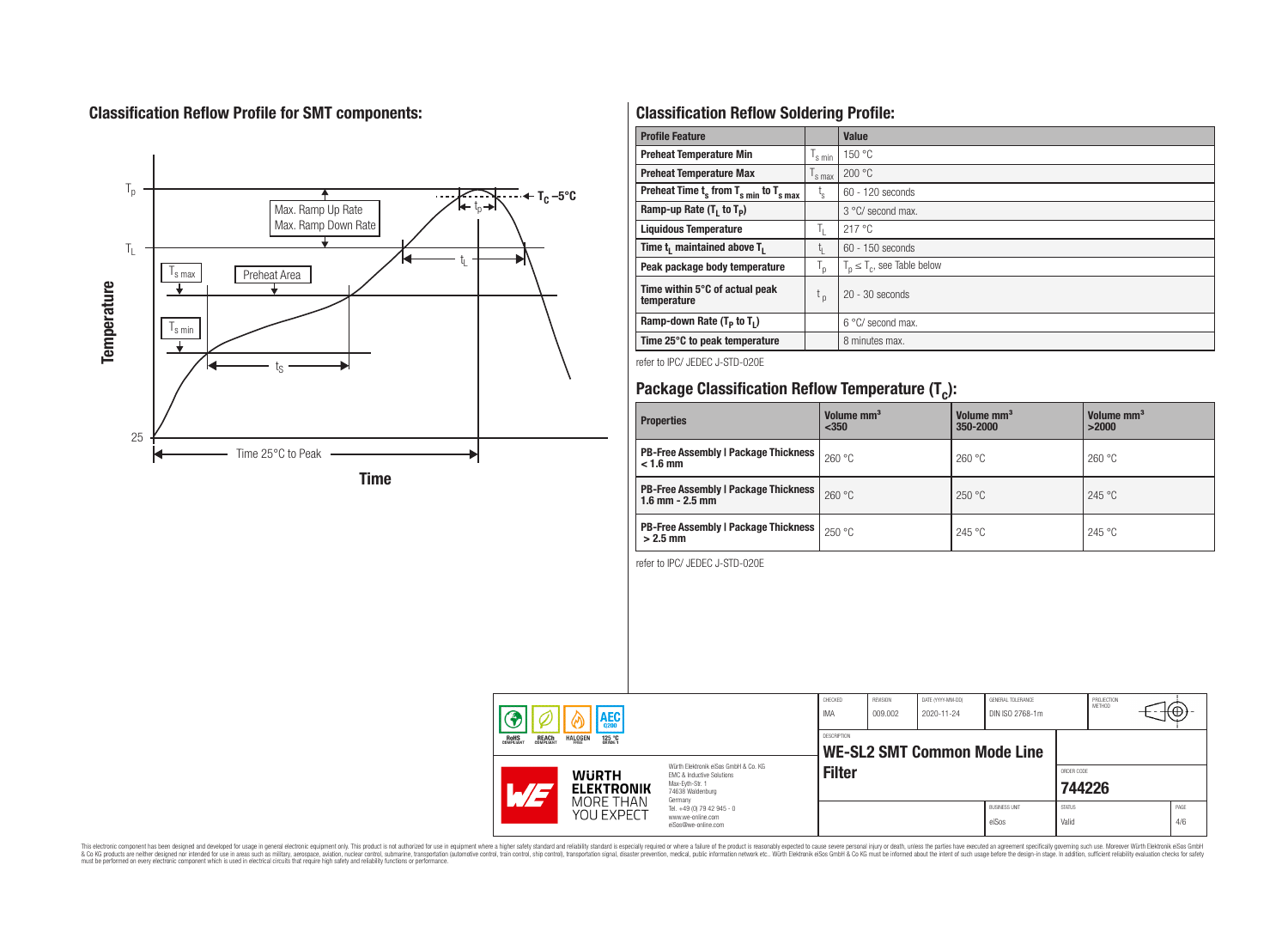# **Cautions and Warnings:**

## **The following conditions apply to all goods within the product series of WE-SL2 of Würth Elektronik eiSos GmbH & Co. KG:**

#### **General:**

- This electronic component is designed and manufactured for use in general electronic equipment.
- Würth Elektronik must be asked for written approval (following the PPAP procedure) before incorporating the components into any equipment in fields such as military, aerospace, aviation, nuclear control, submarine, transportation (automotive control, train control, ship control), transportation signal, disaster prevention, medical, public information network etc. where higher safety and reliability are especially required and/or if there is the possibility of direct damage or human injury.
- Electronic components that will be used in safety-critical or high-reliability applications, should be pre-evaluated by the customer.
- The component is designed and manufactured to be used within the datasheet specified values. If the usage and operation conditions specified in the datasheet are not met, the wire insulation may be damaged or dissolved.
- Do not drop or impact the components, the component may be damaged.
- Würth Elektronik products are qualified according to international standards, which are listed in each product reliability report. Würth Elektronik does not warrant any customer qualified product characteristics beyond Würth Elektroniks' specifications, for its validity and sustainability over time.
- The responsibility for the applicability of the customer specific products and use in a particular customer design is always within the authority of the customer. All technical specifications for standard products also apply to customer specific products.

#### **Product specific:**

#### **Soldering:**

- The solder profile must comply with the Würth Elektronik technical soldering specification. All other profiles will void the warranty.
- All other soldering methods are at the customers' own risk.
- Strong forces which may affect the coplanarity of the components' electrical connection with the PCB (i.e. pins), can damage the part, resulting in avoid of the warranty.

#### **Cleaning and Washing:**

- Washing agents used during the production to clean the customer application might damage or change the characteristics of the wire insulation, marking or plating. Washing agents may have a negative effect on the long-term functionality of the product.
- Using a brush during the cleaning process may break the wire due to its small diameter. Therefore, we do not recommend using a brush during the PCB cleaning process.

#### **Potting:**

• If the product is potted in the customer application, the potting material might shrink or expand during and after hardening. Shrinking could lead to an incomplete seal, allowing contaminants into the core. Expansion could damage the components. We recommend a manual inspection after potting to avoid these effects.

#### **Storage Conditions:**

- A storage of Würth Elektronik products for longer than 12 months is not recommended. Within other effects, the terminals may suffer degradation, resulting in bad solderability. Therefore, all products shall be used within the period of 12 months based on the day of shipment.
- Do not expose the components to direct sunlight.
- The storage conditions in the original packaging are defined according to DIN EN 61760-2.
- The storage conditions stated in the original packaging apply to the storage time and not to the transportation time of the components.

#### **Packaging:**

• The packaging specifications apply only to purchase orders comprising whole packaging units. If the ordered quantity exceeds or is lower than the specified packaging unit, packaging in accordance with the packaging specifications cannot be ensured.

#### **Handling:**

- Violation of the technical product specifications such as exceeding the nominal rated current will void the warranty.
- Applying currents with audio-frequency signals may result in audible noise due to the magnetostrictive material properties.
- The temperature rise of the component must be taken into consideration. The operating temperature is comprised of ambient temperature and temperature rise of the component.The operating temperature of the component shall not exceed the maximum temperature specified.

These cautions and warnings comply with the state of the scientific and technical knowledge and are believed to be accurate and reliable. However, no responsibility is assumed for inaccuracies or incompleteness.

| <b>AEC</b><br>0200<br><b>ROHS</b><br>COMPLIANT<br><b>REACH</b><br>COMPLIANT<br><b>HALOGEN</b><br>125 °C<br>FRFF |                                   | CHECKED<br>IMA                                    | <b>REVISION</b><br>009.002                                                                                          | DATE (YYYY-MM-DD)<br>2020-11-24 | <b>GENERAL TOLERANCE</b><br>DIN ISO 2768-1m |  | PROJECTION<br>METHOD          | ₩₩)                    |  |             |
|-----------------------------------------------------------------------------------------------------------------|-----------------------------------|---------------------------------------------------|---------------------------------------------------------------------------------------------------------------------|---------------------------------|---------------------------------------------|--|-------------------------------|------------------------|--|-------------|
|                                                                                                                 |                                   | DESCRIPTION<br><b>WE-SL2 SMT Common Mode Line</b> |                                                                                                                     |                                 |                                             |  |                               |                        |  |             |
|                                                                                                                 | <b>WURTH</b><br><b>ELEKTRONIK</b> |                                                   | Würth Elektronik eiSos GmbH & Co. KG<br>EMC & Inductive Solutions<br>Max-Eyth-Str. 1<br>74638 Waldenburg<br>Germany | <b>Filter</b>                   |                                             |  |                               | ORDER CODE<br>744226   |  |             |
|                                                                                                                 |                                   | MORE THAN<br>YOU EXPECT                           | Tel. +49 (0) 79 42 945 - 0<br>www.we-online.com<br>eiSos@we-online.com                                              |                                 |                                             |  | <b>BUSINESS UNIT</b><br>eiSos | <b>STATUS</b><br>Valid |  | PAGE<br>5/6 |

This electronic component has been designed and developed for usage in general electronic equipment only. This product is not authorized for use in equipment where a higher safety standard and reliability standard si espec & Ook product a label and the membed of the seasuch as marked and as which such a membed and the such assume that income in the seasuch and the simulation and the such assume that include to the such a membed and the such